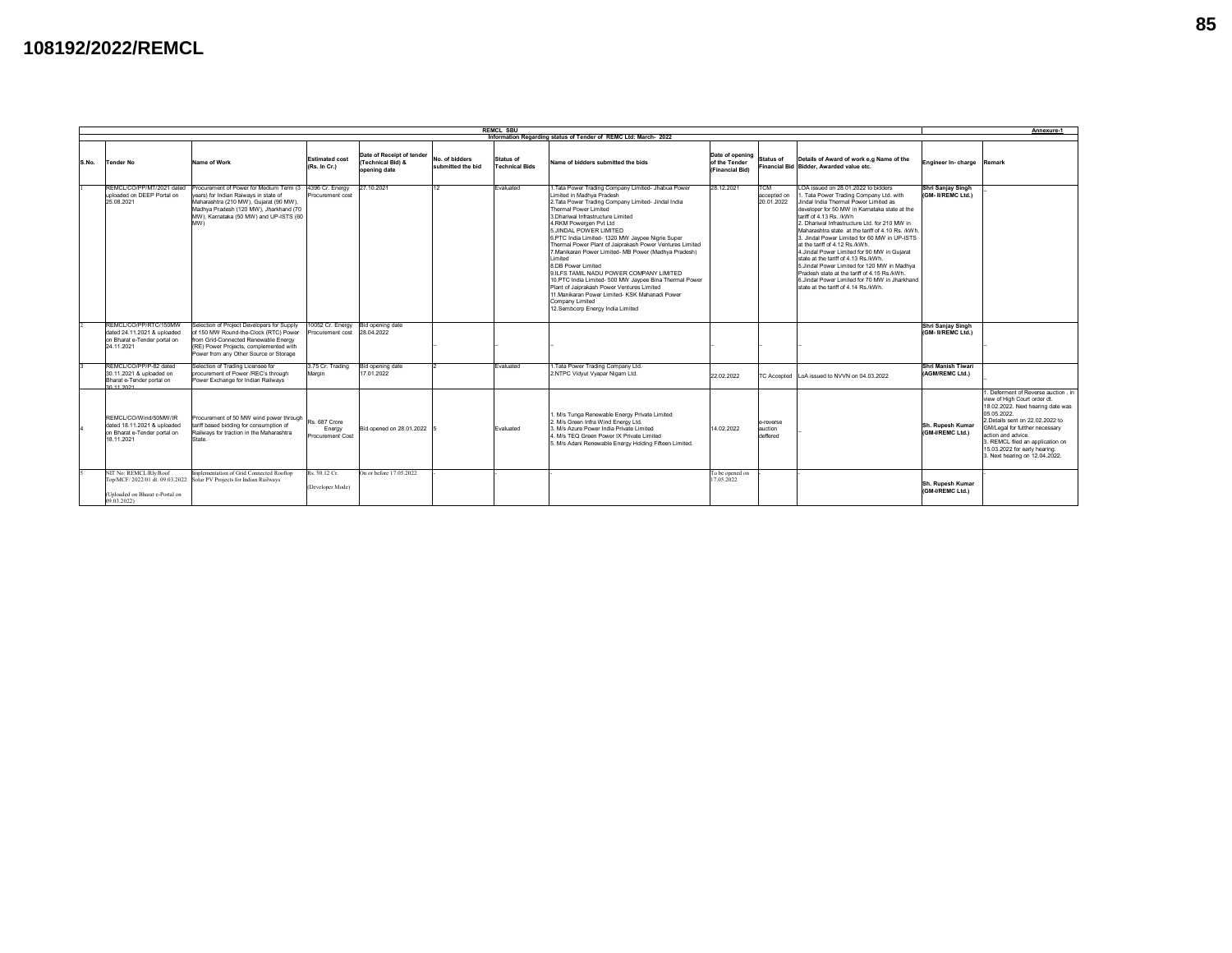|                |                                                                             |                                                                 |                                    |                              |                                             |                                     |                               |                        | Annexure -II                                                            |  |  |  |  |  |  |
|----------------|-----------------------------------------------------------------------------|-----------------------------------------------------------------|------------------------------------|------------------------------|---------------------------------------------|-------------------------------------|-------------------------------|------------------------|-------------------------------------------------------------------------|--|--|--|--|--|--|
|                | Information Regarding Status of Bill Payment of Working Agencies - March 22 |                                                                 |                                    |                              |                                             |                                     |                               |                        |                                                                         |  |  |  |  |  |  |
|                |                                                                             |                                                                 | <b>Bill Details</b>                |                              |                                             | <b>Status of Bill</b>               |                               | <b>Mode of Payment</b> |                                                                         |  |  |  |  |  |  |
|                | SI. No. Name of Contractor                                                  | Agreement No.                                                   | Bill No.                           | <b>Bill Amount</b><br>in Rs. | <b>Bill Received at HQ</b><br>dated (Accts) | <b>Under Process of</b><br>Checking | Payment<br><b>Released on</b> | (RTGS /<br>Cheque)     | <b>Remarks</b>                                                          |  |  |  |  |  |  |
|                | <b>IPTC</b> india limited                                                   | <b>IREMC Ltd/CO/IR/Power</b><br>management/2021<br>dtd.22.03.21 | BD/2021-22/185<br>dated 21.02.2022 | 1217303/-                    | 22.02.2022*                                 | <b>Under Process</b>                |                               |                        | *Revised work<br>Compliance report<br>submitted by PTC on<br>15.03.2022 |  |  |  |  |  |  |
| $\overline{2}$ | <b>IPTC</b> india limited                                                   | <b>IREMC Ltd/CO/IR/Power</b><br>management/2021<br>dtd.22.03.21 | BD/2021-22/195<br>dated 15.03.2022 | 1227200/-                    | 16.03.2022                                  | <b>Under Process</b>                |                               |                        |                                                                         |  |  |  |  |  |  |
|                | M/s Inox Wind<br>Ltd.                                                       | IREMCL/CO/25MW/<br>Windmill/ Rajasthandt.<br>18.12.14           | IWLRJOM22027<br>dated 16.03.2022   | 7,815,938                    | 17.03.2022 through<br>mail                  | Bill under checking                 |                               |                        |                                                                         |  |  |  |  |  |  |